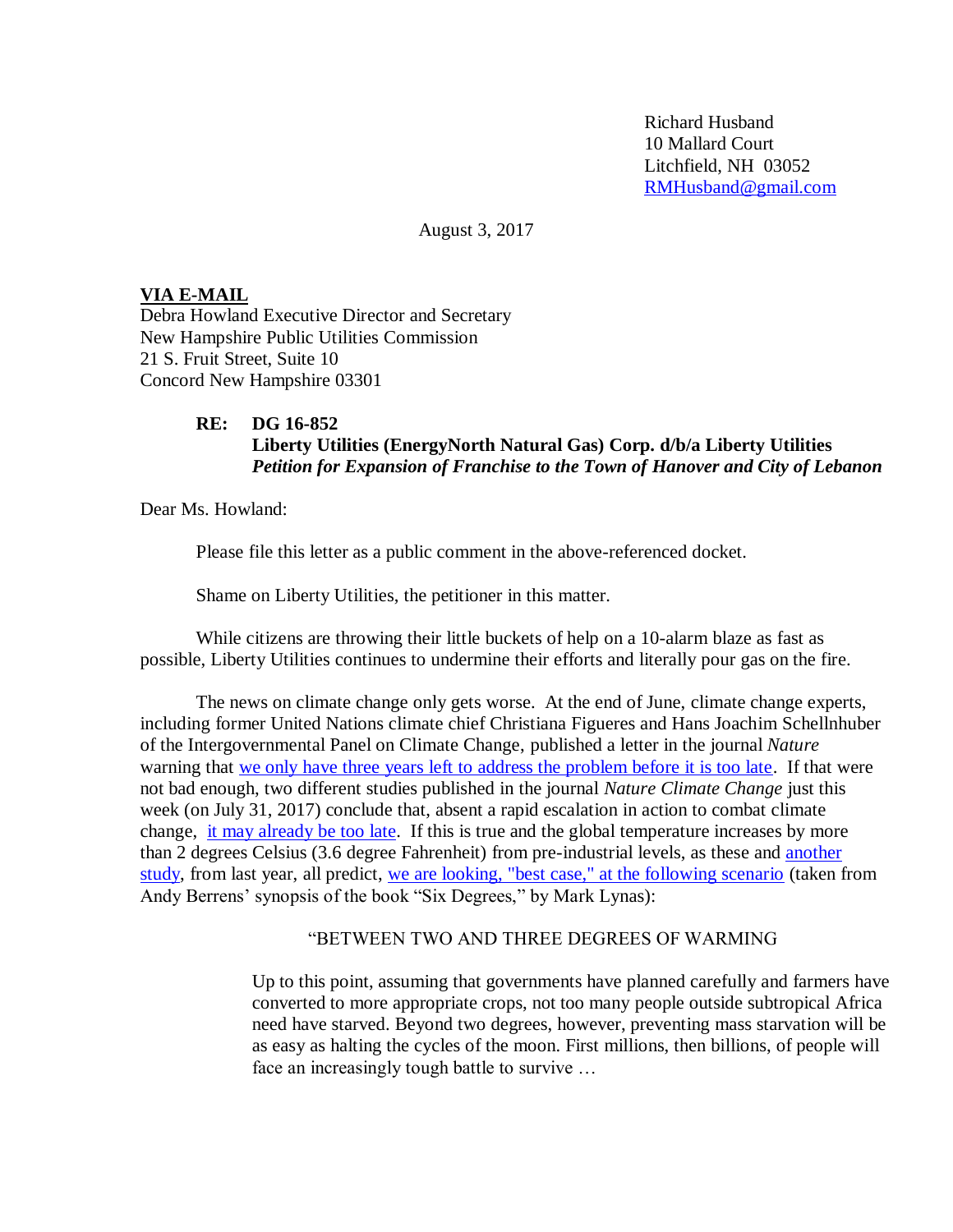Warmer seas absorb less carbon dioxide, leaving more to accumulate in the atmosphere and intensify global warming. On land, matters would be even worse. Huge amounts of carbon are stored in the soil, the half-rotted remains of dead vegetation. The generally accepted estimate is that the soil carbon reservoir contains some 1600 gigatonnes, more than double the entire carbon content of the atmosphere. As soil warms, bacteria accelerate the breakdown of this stored carbon, releasing it into the atmosphere.

**The end of the world is nigh**. A three-degree increase in global temperature – possible as early as 2050 – would throw the carbon cycle into reverse. Instead of absorbing carbon dioxide, vegetation and soils start to release it. So much carbon pours into the atmosphere that it pumps up atmospheric concentrations by 250 parts per million by 2100, boosting global warming by another 1.5C. In other words, the Hadley team had discovered that carbon-cycle feedbacks could tip the planet into runaway global warming by the middle of this century – much earlier than anyone had expected ..."

Beyond all the horror of the above, are the economic/business consequences of losing the climate change battle. "[C]limate change will cause damage to facilities, disrupt supply and [distribution chains; threaten power supplies; jeopardize the global food and water resources; and add](https://www.wemeanbusinesscoalition.org/about)  [overall uncertainty to the marketplace thus increasing the cost of doing business,"](https://www.wemeanbusinesscoalition.org/about) On the national level:

> "One study shows that if global warming emissions continue to grow unabated—a high-emissions scenario—the annual economic impact of more severe hurricanes, residential real-estate losses to sea-level rise, and growing water and energy costs could reach 1.4 percent of GDP by 2025, and 1.9 percent by 2100 (Ackerman and Stanton 2008)."

*See* [Climate Change in the United States: The Prohibitive Costs of Inaction](http://www.ucsusa.org/sites/default/files/legacy/assets/documents/global_warming/climate-costs-of-inaction.pdf) . On our state and local levels alone:

- 1. One study has determined that it will cost just three New Hampshire towns between \$1.9 and \$2.9 billion to address the impacts of climate change. *See* [page 23;](http://www.nwf.org/~/media/PDFs/Global-Warming/Reports/Changing-Tides_FINAL_LOW-RES-081516.ashx)
- 2. Another study concludes that [over 7,000 New Hampshire homes could be](http://www.unionleader.com/apps/pbcs.dll/article?AID=/20161130/NEWS11/161139963&template=printart)  [under water by 2100 due to sea rise caused by climate change](http://www.unionleader.com/apps/pbcs.dll/article?AID=/20161130/NEWS11/161139963&template=printart)

## **If we do not die first, we will go bankrupt at every level if we do not meet climate change head on, right** *now*. 1

The urgency could not be more obvious.

 $\overline{a}$ 

<sup>&</sup>lt;sup>1</sup> Do not ignore the costs of climate change, Public Utilities Commission ("PUC"), when making your public interest determination: they are well-established negatives of using fossil fuels.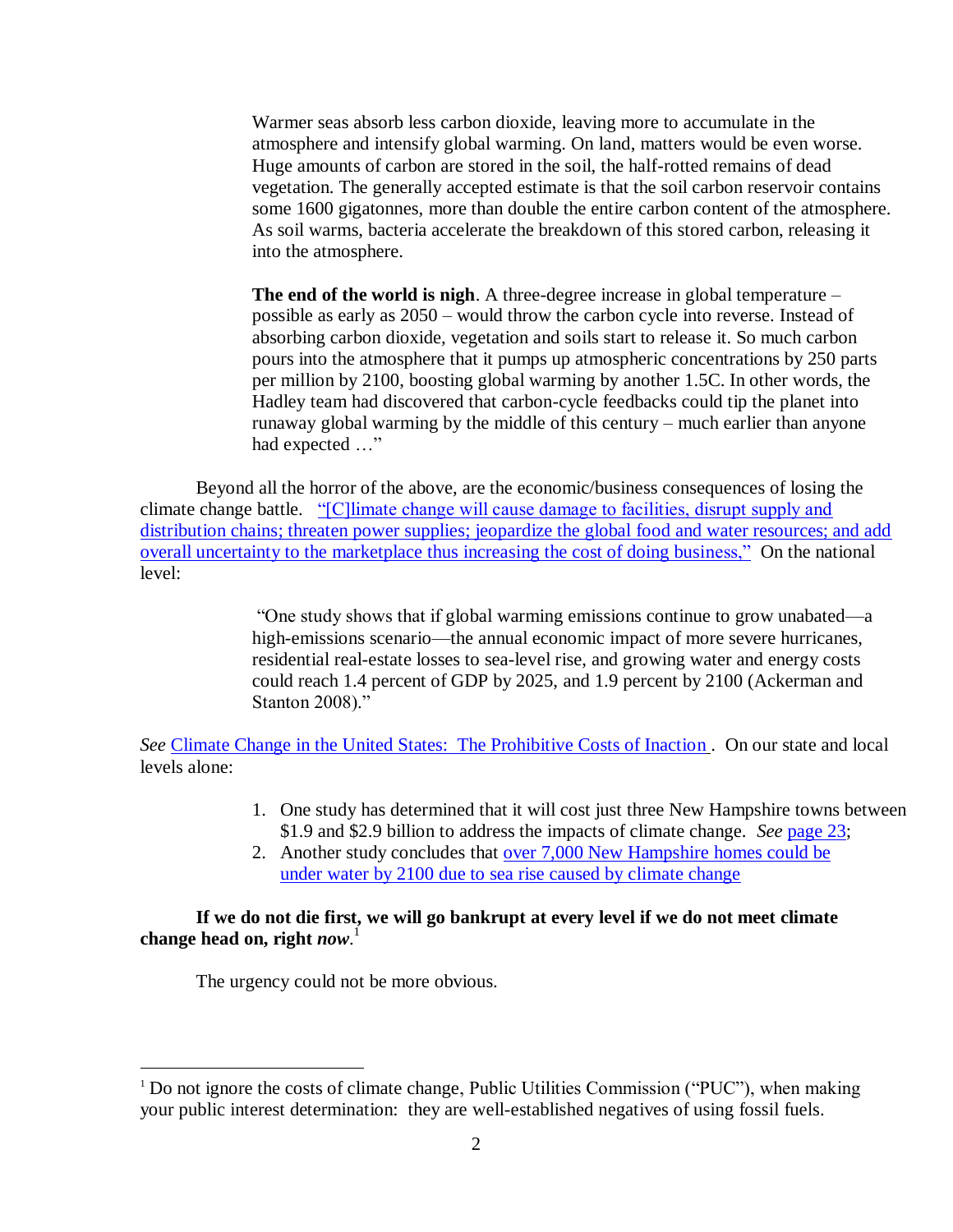The Town of Hanover certainly understands the urgency. Dartmouth College has committed to renewable energy and [the entire Town of Hanover voted at its May town](http://www.vnews.com/Regulators-Say-Liberty-Pipeline-Still-Without-Anchor-Customer-Detailed-Business-Plan-11326104)  [meeting to transition from electricity to 100% renewable sources of energy by 2030 and](http://www.vnews.com/Regulators-Say-Liberty-Pipeline-Still-Without-Anchor-Customer-Detailed-Business-Plan-11326104)  [100% renewable sources of energy for heat and transportation by 2050.](http://www.vnews.com/Regulators-Say-Liberty-Pipeline-Still-Without-Anchor-Customer-Detailed-Business-Plan-11326104)

The City of Lebanon understands it, as well. On July 10, 2017, with the support of the Lebanon Energy Advisory Committee and the Lebanon City Council, [the City of Lebanon](http://www.vnews.com/Lebanon-Planning-Board-Approves-Master-Plan-Addendum-11217992)  [Planning Board unanimously adopted an addendum which removes references supporting "natural](http://www.vnews.com/Lebanon-Planning-Board-Approves-Master-Plan-Addendum-11217992)  [gas" and "liquefied natural gas" from the Lebanon Master Plan.](http://www.vnews.com/Lebanon-Planning-Board-Approves-Master-Plan-Addendum-11217992)

Indeed, the entire state of New Hampshire and country get it. [More than two-thirds of](http://www.newhampshirelakesandmountains.com/Articles-c-2010-04-15-151000.113119_Plymouth_leads_the_way_to_new_energy_future.html)  [New Hampshire's cities and towns,](http://www.newhampshirelakesandmountains.com/Articles-c-2010-04-15-151000.113119_Plymouth_leads_the_way_to_new_energy_future.html) *i.e.*, 160+ out of 234, [have voted for government action to](http://www.nytimes.com/2007/03/19/us/19climate.html?_r=1)  [address climate change](http://www.nytimes.com/2007/03/19/us/19climate.html?_r=1) and, consistently, [more than a two-thirds \(68%\) majority of Americans](http://www.foxnews.com/politics/2016/11/23/poll-despite-trump-victory-voters-support-abortion-oppose-border-wall.html)  [as a whole are concerned about it.](http://www.foxnews.com/politics/2016/11/23/poll-despite-trump-victory-voters-support-abortion-oppose-border-wall.html)<sup>2</sup>

Yet, despite its obvious knowledge of the crisis and the fact that its shareholders and employees, too, have children, Liberty Utilities is not only *not* being an immediate part of the solution like the good citizens of Hanover and Lebanon, but continues to exacerbate the problem by pushing long-term commitments to methane with time we do not have.

Of course, as emissions of methane, which comprises [roughly 95% of today's natural gas,](https://www.uniongas.com/about-us/about-natural-gas/Chemical-Composition-of-Natural-Gas) are [a major greenhouse gas,](https://www3.epa.gov/climatechange/ghgemissions/gases/ch4.html) any sincere effort to reduce greenhouse gases must include reducing methane emissions—starting now. Indeed, as stated on page 10 of President Obama's Climate Action Plan: "curbing emissions of methane is *critical* [to our overall effort to address global](https://www.scribd.com/document/149809454/President-Obama-s-Climate-Action-Plan)  [climate change."](https://www.scribd.com/document/149809454/President-Obama-s-Climate-Action-Plan) *Increasing*, rather than reducing, methane emissions, by more as opposed to less gas use, only brings us that much closer, that much faster, to the edge. The problem is at least twofold: (1) [gas drilling, production and infrastructure leak enormous amounts of methane into the](http://news.nationalgeographic.com/news/energy/2014/12/141211-oil-gas-methane-leaks-epa-rules/)  [atmosphere;](http://news.nationalgeographic.com/news/energy/2014/12/141211-oil-gas-methane-leaks-epa-rules/) in fact, scientists at Harvard University and other institutions have found that [methane](https://insideclimatenews.org/news/20150128/methane-leaks-gas-pipelines-far-exceed-official-estimates-harvard-study-finds)  [leaks far exceed official estimates;](https://insideclimatenews.org/news/20150128/methane-leaks-gas-pipelines-far-exceed-official-estimates-harvard-study-finds) and (2) carbon dioxide, the oil/coal greenhouse gas getting most of the attention, has a more protracted effect; but, "[w]hile CO2 persists in the atmosphere for centuries, or even millennia, methane warms the planet on steroids for a decade or two before decaying to CO2" and "[i]n those short decades, methane warms the planet by 86 times as much as [CO2.](https://www.scientificamerican.com/article/how-bad-of-a-greenhouse-gas-is-methane/) Contrary to initial hopes that natural gas was "the clean bridge fuel solution" to navigate us around climate change, it will not get us there.

PUC Staff members and the Office of the Consumer Advocate are right in pressing Liberty Utilities for [proof of customer support for its Hanover/Lebanon gas expansion plans.](http://www.vnews.com/Regulators-Say-Liberty-Pipeline-Still-Without-Anchor-Customer-Detailed-Business-Plan-11326104) There is no support. There can be no support, if we care about those we leave behind.

You embarrass yourself, Liberty Utilities, by showing that you do not care the slightest.

<sup>&</sup>lt;sup>2</sup> Pay heed, as well, PUC, of this public will when making your public interest determination: the public wants government action that addresses—not increases—climate change.